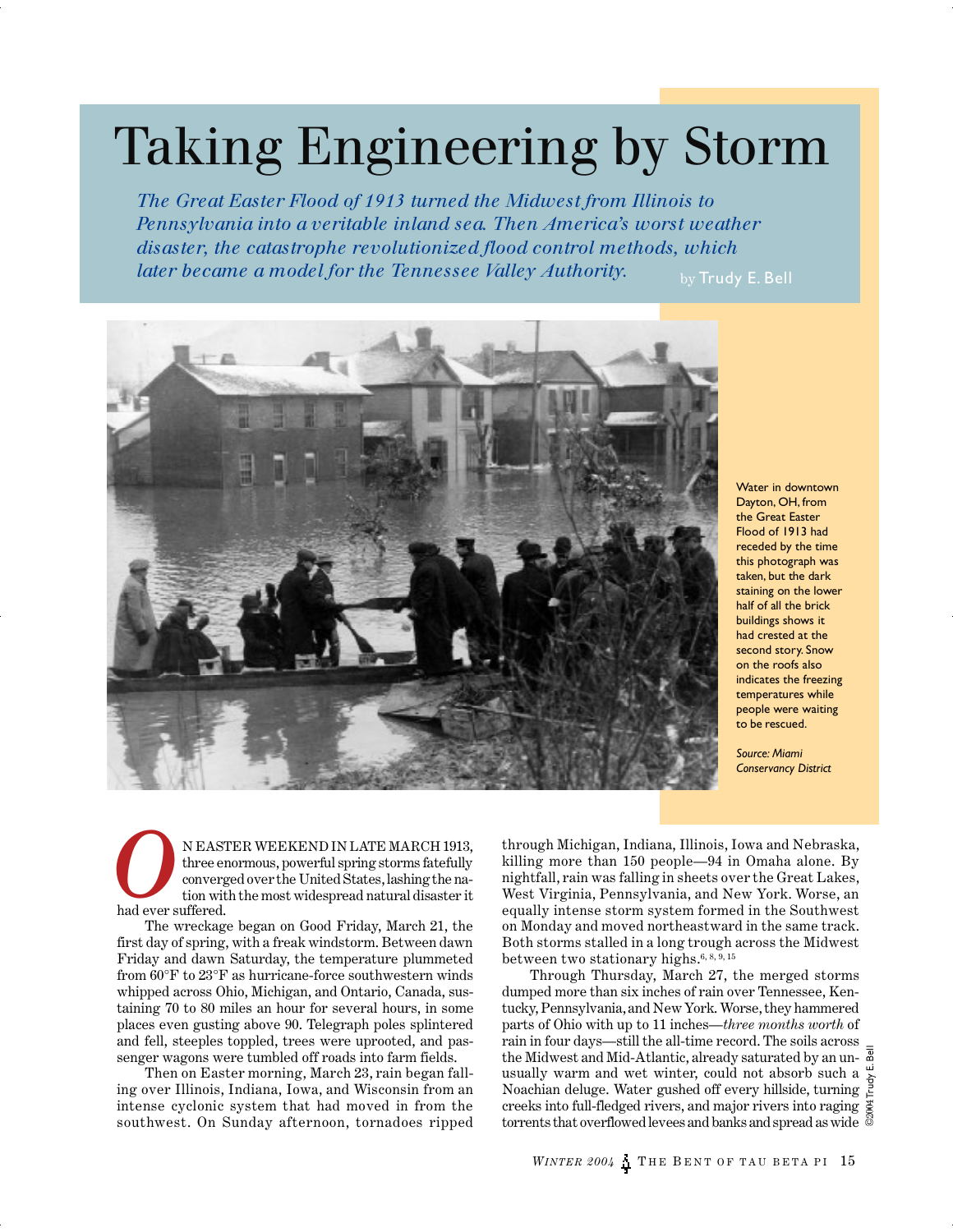

Map in one of the "instant books" published after the Great Easter Flood of 1913 shows the sweep of the disaster, with floodwaters covering virtually all of lowland Ohio and much of Indiana and even spreading into Illinois, Pennsylvania, and West Virginia.

*Source: Marshall Everett,* Tragic Story of America's Greatest Disaster: Tornado, Flood, and Fire in Ohio, Indiana, Nebraska, and Mississippi Valley *(J. S. Ziegler Co., Chicago, IL, 1913), p. 40.*

as *four miles*, converting parts of six states into a frigid, turbid inland sea.

For nearly 1,000 miles from Pittsburgh, PA, to Cairo, IL, the Ohio River and every tributary blasted through record high-water marks by up to 15 feet, submerging as much as *three-quarters* of the property of riverside cities. By the time the Ohio crested in Cairo in early April, it was so swollen with runoff that it remained above flood stage for *more than three weeks*, and caused subsequent major flooding down the Mississippi River. Meanwhile, Buffalo, Syracuse, Rochester, and other major cities were flooded in New York, and the Hudson River reached record highs from Hadley to Troy.

Within that one week, the death toll topped 700 (467 in



Rainfall map shows the wide extent of record rainfall that fell between March 23 and March 27, 1913. Over parts of Ohio, rainfall exceeded 10 inches—about three months worth of rain in four days. *Source: A.E. Morgan,* The Miami Conservancy District *(McGraw-Hill, 1951),* p. 12.

Ohio), more than perished in the Great Chicago Fire of 1871. At least 140,000 people were left homeless and instantly destitute, as 1913 was before widespread use of home insurance. More than 500 highway and railway bridges were washed away, severing all through-train service between New York City and Chicago and interrupting the mail for up to two weeks. So many telephone, telegraph, and powerline poles were downed that much of the Midwest was plunged into a communications blackout. *[Page 20: "Advent of Emergency Wireless"]* The newly restored Ohio and Erie Canal was destroyed, ending Ohio's canal era. Thousands of carcasses of farm animals and wildlife lay rotting in roads and streets, posing grave risk to public health. Farm fields were stripped of topsoil and strewn with river rocks. Streets and buildings still standing were coated with up to a foot and a half of viscous yellow mud, which was permeated by human waste from flooded privies. Estimated property damage in 1913 dollars topped \$300 million—equivalent to several billion dollars today. President Woodrow Wilson declared a national emergency, sending the National Guard into Dayton and placing the Secretary of War in charge of sanitation and medical relief.

To this day, the Great Easter Flood of 1913 still ranks as Ohio's worst weather disaster, and the Omaha tornadoes still rank as the deadliest on record in the U.S. The widespread catastrophes made the front page of newspapers across the nation and were also the subject of a number of what today would be called instant books—compilations of sensational newspaper articles and photographs collated and published within months.

But timing is everything. The flood also struck right in the midst of long-raging heated debates about the proper role of the federal government in flood control and the most effective engineering solutions. It inspired the creation of novel methods of flood control and engineering design in Ohio's Miami Valley—methods that carried one unusual hydraulic engineer to national prominence and into the leadership of the Tennessee Valley Authority.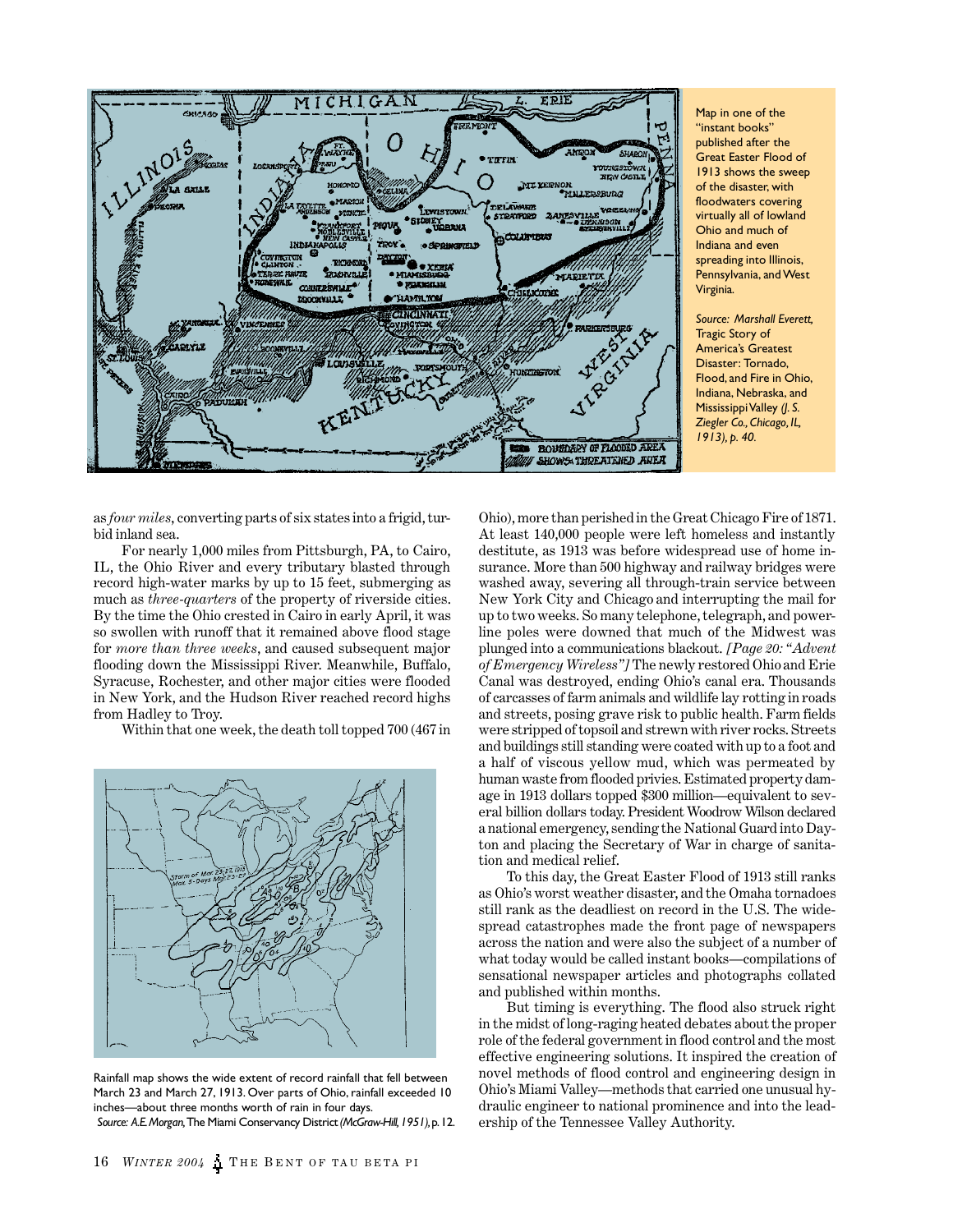## CONTENTIOUS HISTORY OF FLOOD CONTROL

The Midwest is no stranger to floods. Every year between 1873 and 1913, the Ohio River had overflowed its banks at least once somewhere, most frequently between January and April. Other major Midwestern rivers as well as the mighty Mississippi itself flooded with similar frequency. So the two operative questions were: How bad were future floods likely to be? And what protective measures should be taken against them?

There was no quantitative method for estimating the worst possible future flood. The customary rule-of-thumb was to take measures to prevent devastation equal to that from the most recent worst flood. But that rule of thumb often failed because of an all-too-human underestimation: the implicit assumption that no future flood could be worse than any recent worst flood. Yet, the Miami Valley flood of 1884 was far worse than the previous record-setter of 1866, and the Great Easter Flood of 1913 dwarfed them both. So after March 1913, flood-control engineers began questioning how to get a grip on quantifying actual risk.

Moreover, until 1913, the principal flood-control technique was to build levees, earthen dikes along a river's banks as high and as strong as deemed adequate to hold back waters as high as that of the most recent worst flood. But levees posed major problems. First, their massive structures gave people a sense of false confidence, to the point where cities would allow the building of homes and businesses on known flood plains—one major reason the 1913 flood's devastation of Dayton was so great. Second, floodwaters overflowing a levee 20 feet high could erode and weaken it so quickly that it would give way all at once, like a breaking dam. Again in Dayton, collapsing levees released several 10-foot walls of water that roared down the city's main streets like veritable juggernauts, their tons of force wrecking the city's structures far worse than quietly rising waters ever could. After 1913, it was widely acknowledged that levees alone were not only inadequate, but also capable of exacerbating flood damage.

To be sure, since the latter third of the 19th century, the U.S. Army Corps of Engineers and some other hydraulic engineers had advocated upstream dams and reservoirs for flood control as supplements or alternatives to levees around the immediate areas to be protected. In theory, such upstream structures would trap runoff closer to its source, preventing rivers downstream from reaching flood stage, meantime offering a source of drinking water and hydroelectric power.

But opposition had proven stiff. For one thing, the bare concept of dams had scared many since 1889, when a privately built dam above Johnstown, PA, collapsed after heavy rains had overfilled its reservoir and the wall of water claimed more than 2,200 lives in the valley below. How could engineers guarantee that no such tragedy would ever recur? For another, flood control by an arm of the federal government raised the hackles of many states-rights activists. In their eyes, floods were local phenomena, and thus the responsibility for controlling them properly rested only with local, county, and state governments. Indeed, many felt that federal intervention in flood control was positively unconstitutional, as it would use tax money collected from all the states on works that would benefit only a few.

Although the 1913 flood did not single-handedly change people's minds, its interstate devastation starkly revealed that a major regional flood could disrupt the entire nation. Dayton's decision-makers vowed "never again," and determined to seek a permanent solution.

#### DAYTON'S WHITE KNIGHT

As a result of meteorological and geographical peculiarities, the brunt of the 1913 flood hit Dayton, then a bustling industrial metropolis of about 115,000 souls in southwestern Ohio. Dayton lay—as it still lies today at the confluence of three major rivers (the Mad, the Miami, and the Stillwater), whose waters join within the city limits and then flow southward as the Miami into the Ohio River at the border between Ohio and Indiana. All three rivers and their tributaries drain the Miami Valley, a watershed of about 4,000 square miles encompassing parts of 15 counties and draining 10% of the state.

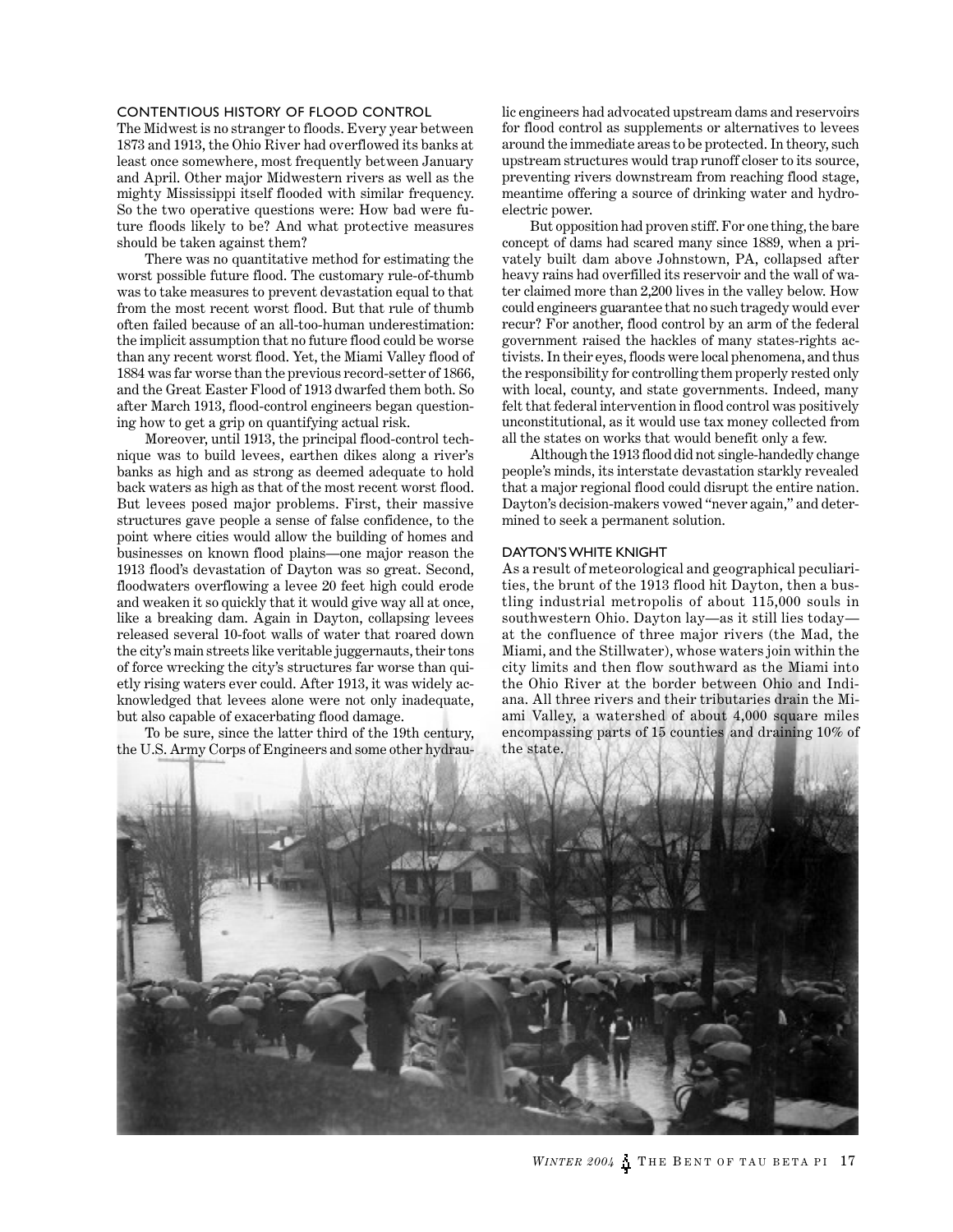In 1913, the converging storm systems stalled almost directly over Dayton. Worse, the runoff—a total of some four trillion gallons, equivalent to about a month's discharge of water over Niagara Falls was funneled down the three river channels at rates up to *a quarter of a million cubic feet per second,* directly into downtown Dayton, a good part of which was built on flood plain. (Thus, in provincial disregard for the breathtaking national sweep of the disaster, in Ohio the event is better known as the Great Dayton Flood.)

Because of its new universally acknowledged vulnerability, Dayton became the focus of the country's first comprehensive program for flood control. The floodwaters had not yet receded in the city when on March 27, Ohio Governor James M. Cox appointed the Dayton Citizens' Relief Committee—composed



*Source: Miami Conservancy District*

of the mayor and several leading industrialists—to oversee immediate relief and rehabilitation. Three weeks later, after the legislature passed an emergency act authorizing the mayor of any city to appoint an emergency commission to expedite long-term repair and reconstruction, Dayton officially incorporated its relief committee into a not-for-profit citizens' relief commission.

By May 2, the city commission had become convinced that the federal government would not act to prevent a recurrence of a future disastrous flood in the Miami Valley. So, it was up to the citizens themselves to raise funds and begin work. The commission established a flood-prevention fund as seed money to begin financing engineering surveys, plans, and construction contracts for a fix-it-forever, flood-control program. After a monumental campaign of only 10 days, the



Stilling pool at the base of the spillway *(left)* is viewed from the top of the Lockington Dam, the northernmost dam of the Miami Conservancy District near Piqua, OH, looking downstream (water would flow toward the upper right). Stair-step structures on the spillway's floor, as well as the wall at the end, are part of the hydraulic jump used to dissipate high-velocity water's kinetic energy under flood conditions. In the photograph taken June 11, 1919, construction equipment is being

fund had received pledges for more than \$2 million (in 1913 dollars) from 23,000 subscribers.

Equally important, the commission also had retained exactly the man it wanted to head the flood-control program: **Arthur E. Morgan,** *Tennessee Alpha 1934,* president of Morgan Engineering Company in Memphis, TN.

Morgan was a man fired by uncompromising idealism and missionary zeal to improve the world both physically and socially. Born in Ohio in 1878 but growing up north of Minneapolis in St. Cloud, MN, by age 15 he was deeply influenced by both scientific philosophers and utopian writers. After completing high school he walked west, ending up in Colorado in 1897. Earning money by day as a logger, evenings he immersed himself in the

works of authors ranging from Charles Darwin and Herbert Spencer to Edward Bellamy. He also swore a youthful vow never to accept any job that did not contribute to the general good, embracing what his biographer calls "a moral reformism, a kind of perfectionism buttressed by the scientific method, Christian Socialism for a technological society."<sup>16</sup>

At age 22, Morgan returned to Minnesota and joined his father's small hydraulic engineering firm, which drained wetlands for industrial and residential development, a booming business in the era of Theodore Roosevelt's conservation movement and progressive emphasis on land reclamation. Conservation of a century ago was not the same as environmentalism today. Indeed, neither elder nor younger Morgan seemed to give thought to the ecosystems



removed just before water was allowed to enter. The finished permanently open outlet conduit at Englewood Dam is shown on June 28, 1919 *(right),* just before water was allowed to enter. View is looking upstream from the end wall at the base of the spillway toward the dam, showing the stair-step structures on the spillway's floor (water would flow toward the viewer and off to the lower right).

 *Source of both photographs: Miami Conservancy District*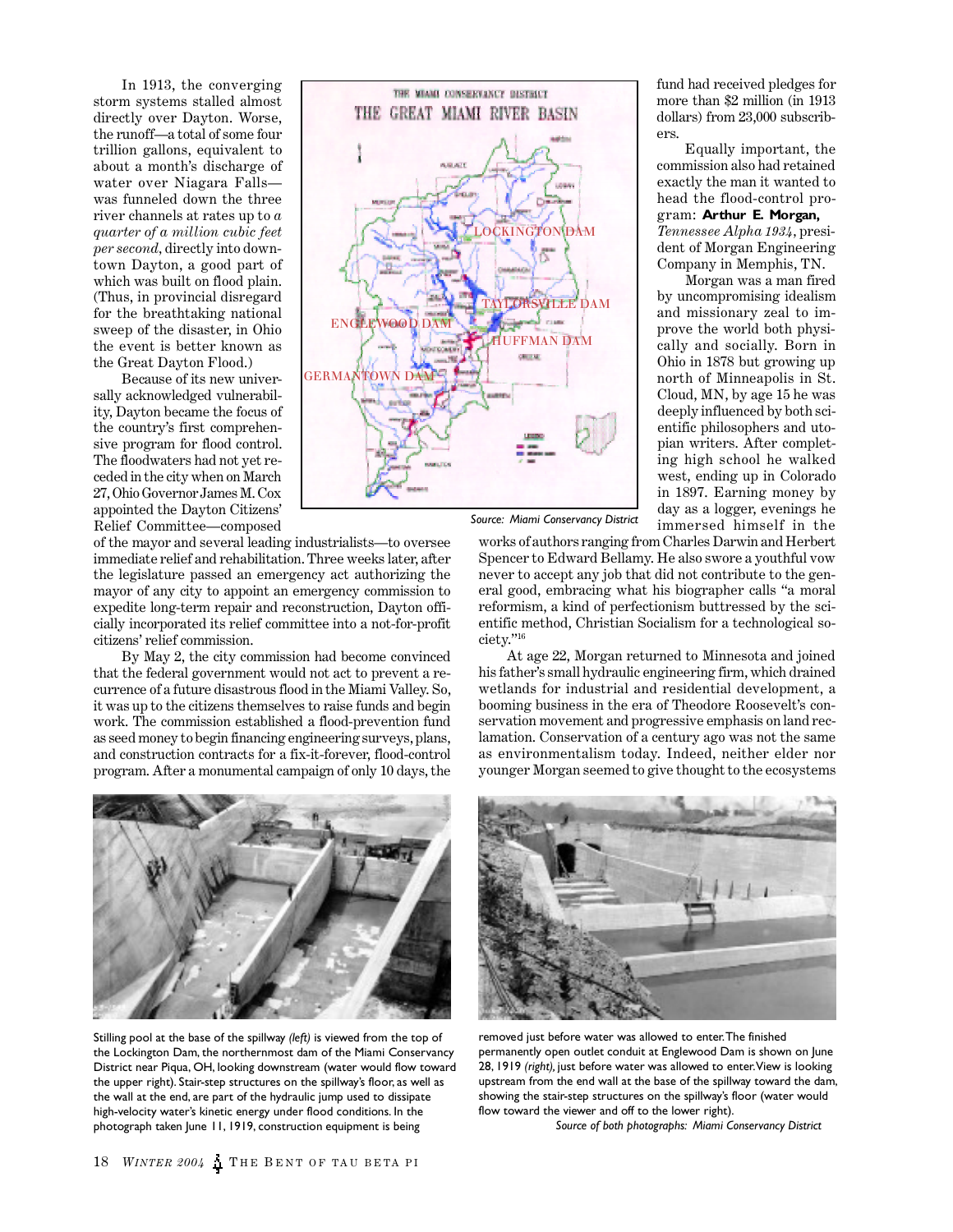being destroyed by such wholesale drainage. On the contrary, they—like other members of the conservation movement—viewed themselves as rectifying nature's "flaws" by converting apparent wastelands to efficient use. Between 1900 and 1904, seven million acres of wetlands nationwide were "reclaimed," and by 1908 another 18 million—and the Morgan business was buoyed by that dramatic growth.

Strong young Arthur started by digging drainage ditches and building levees. He rapidly worked his way up to being a field engineer, slogging through swamps with a surveyor's transit to map drainage basins and to prepare engineering plans for draining peat marshes. When his father retired, the 27-year-old took over the family business, and within a year he was lobbying the legislature on behalf of the Minnesota Engineers and Surveyors Society to change antiquated statutes and conflicts in drainage laws. Morgan had become convinced that each river and drainage system had to be treated as a unit, irrespective of any arbitrary human-drawn town or county boundaries it crossed; thus, the political process for approvals had to be made to conform with nature's reality. He pushed his bill through the legislature and won, and soon afterward was elected secretary-treasurer of the Engineers Society and editor of its annual publication.

In 1907, Morgan was recruited as a field engineer by the U.S. Department of Agriculture to join its office of drainage investigations, where he was to provide technical advice on large drainage programs managed by various state governments. In 1908, he directed the design of a large project to drain the St. Francis River basin in Missouri and Arkansas. In 1910, armed with both know-how and knowwho, he left governmental service and moved to Memphis to open his own firm, Morgan Engineering Company. His business grew as he built dams, bridges, drainage canals, and flood-control levees along the Mississippi River. In 1912, he also made national headlines by testifying before the U.S. Congress, exposing a widely-publicized conspiracy between dishonest governmental engineers and real-estate speculators who were trying to dupe the public into buying land in the Florida Everglades on the basis of a false report that declared the wetlands suitable for drainage.

So in early May 1913, six weeks after the Great Easter Flood, it was a no-brainer for the Dayton Citizens' Relief Commission to turn to brilliant, 35-year-old Arthur E. Morgan for expertise and deliverance.

### 'FIND A WAY OUT'

The brief given Morgan was *carte blanche:* "The valley has suffered a calamity that must not be allowed to occur again. Find a way out."<sup>4</sup>

The commission wanted to see dirt flying by fall in building the last word in local protections. Morgan countered that any local solutions were likely to be as ineffectual in the future as they had been in the past. In fact, he asserted, no plan should be adopted before calculating the actual volume of water of the 1913 flood, estimating the likely magnitude of the largest possible future flood, and conducting what he called a "conclusive engineering analysis" of the merits of all possible engineering solutions—tasks requiring six to 12 months.

Within days of being hired, Morgan opened a branch office in Dayton and fielded more than 50 engineers around the Miami Valley watershed to determine the flood's volume of runoff as well as the flood-crest's rate of travel. As remarkable as this might sound to engineers today, gath-



General view of the partially completed Englewood Dam, March 25, 1921, looks east along the dam's centerline from near the spillway. The largest of the five dams, it stretches 6,400 feet across the Stillwater River. *Source: Miami Conservancy District*



Aerial photograph taken in 1993 shows Englewood Dam as it appears today under U.S. Route 40. *Source: Miami Conservancy District*

ering such fundamental data was pioneering work in 1913. Only parts of the valley had been covered by topographic maps published by the U.S. Geological Survey, so Morgan's men had to survey the land themselves to obtain measurements of the desired accuracy. Before 1913, the U.S. Weather Bureau had established only eight river-gaging stations within the entire valley; only three routinely measured daily river stages. Thus, Morgan armed his men with buckets of paint and sent them from house to house throughout the valley's 120-mile length, carefully marking highwater lines and recording information about the time and height of various flood stages.

Meanwhile, Morgan sent other researchers to libraries to comb through old newspapers for information about river crests at various towns along smaller tributaries, to estimate flows through the Miami Valley in previous floods. To quantify risk—that is, to determine *how big* was big enough to protect against the maximum possible future flood—Morgan also deployed experts to Europe to examine stream-flow records going back centuries and even millennia for the Seine at Paris, the Danube at Vienna, and the Tiber at Rome.

On October 3, 1913, Morgan presented a preliminary report to the relief commission, outlining eight possible plans for flood protection; remedies ranged from diverting rivers around cities to enlarging or straightening river channels to building a system of reservoirs. Initially,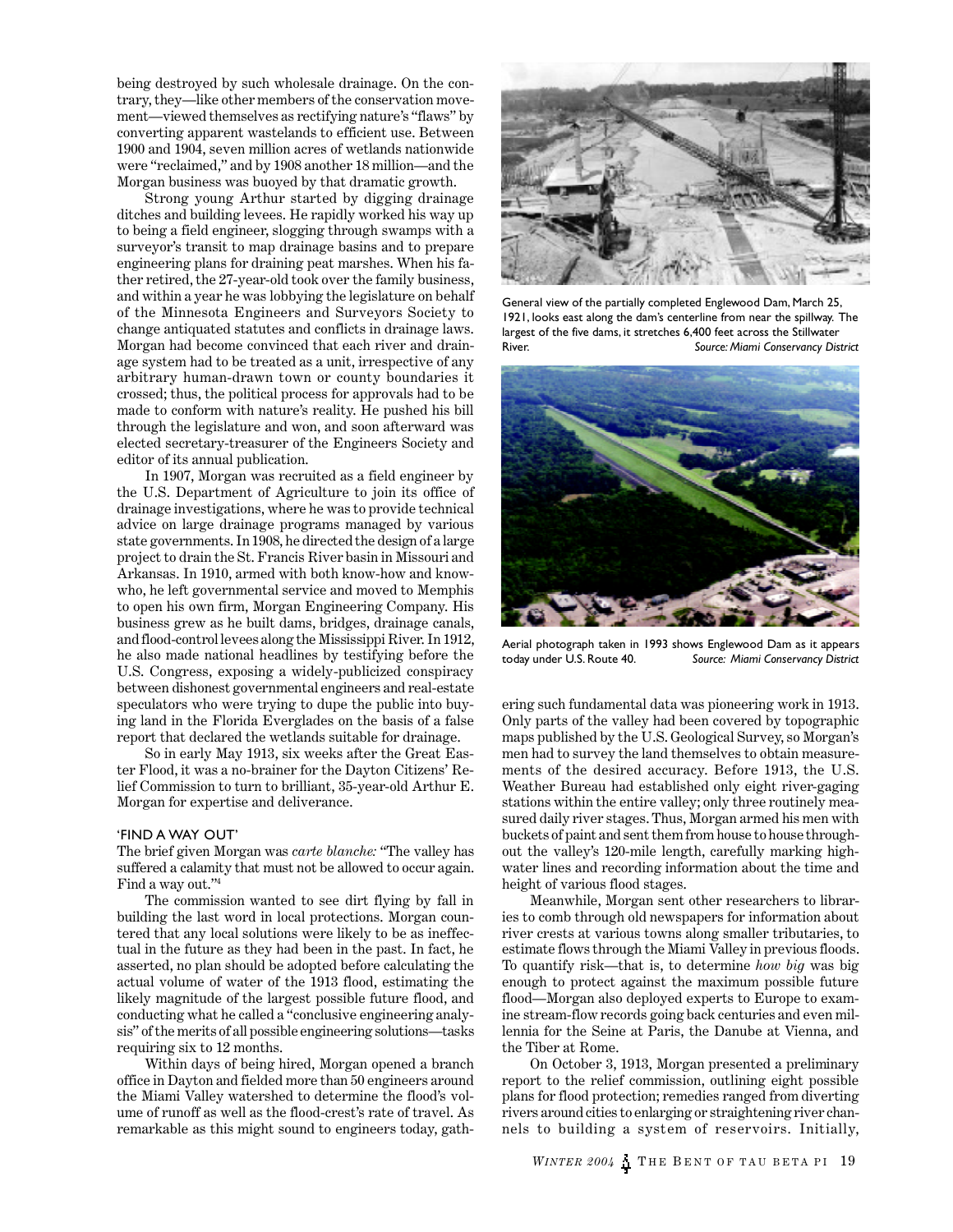Morgan had almost dismissed the concept of reservoirs; but the detailed surveys of the rolling Miami watershed with its alternately widening and narrowing principal river valleys led him to reverse his opinion. Better yet, he pointed out, "To protect the entire valley by means of reservoirs would require about half as much time as to protect Dayton alone by local works."<sup>11</sup> He estimated the construction of storage reservoirs would take only two or three years (after completing legal proceedings to obtain the land).

> ADVENT OF EMERGENCY **WIRELESS** The windstorm and Great Easter Flood of 1913 also ushered in what became another major engineering revolution: emergency radio service. With so many telegraph and telephone poles and wires downed throughout the Midwest, Chicago was unreachable to the East Coast for at least part of one day. Western Union had not one working wire inside the area bounded by Indianapolis on the west, Pittsburgh on the east, Cleveland on the north, and the Ohio River on the

> Now, by 1913, so many amateur radio operators had become fascinated by the brand new technology of "wireless telegraphy" that between March 24 and 31, amateur radio stations at the Ohio State University and the University of Michigan, as well as numerous hams, handled widespread communications in and around the stricken area—the first use of radio technology for emergency communications.<sup>5</sup> The stranding of so many people also created public furor in favor of establishing a nationwide system of wireless emergency communications.

south.

The proposed reservoirs were not the ones familiar today for drinking water, irrigation, or recreation. Nor were they traditional dams used to generate hydroelectric power. Morgan meant *dry* dams or what he named "detention basins" or "retarding basins." He was dead set against allowing such basins to be filled with water for any purpose other than temporary flood control. Why? All his data-gathering had revealed something remarkable about the Miami River: its variation from greatest flood to least flow is so extreme that it's matched by few rivers outside of semi-desert areas prone to flash flooding. And given construction technology in 1913, dry detention basins would be most effective for controlling short flash floods.

Morgan's basic vision was elegantly simple, offering complete control with no moving parts. Five heavy earthen dams would be built at strategic narrow locations across the valleys of the Miami River and four major tributaries (the Mad and Stillwater rivers and the Twin and Loramie Creeks). At the base of each dam would be outlets that would be left *permanently open*, through which each river would ordinarily flow unimpeded, even during normal spring freshets. The conduits would be proportioned so that they would pass no flow greater than

that which could be safely handled by the river channels below. During large floods, each earthen dam would temporarily restrain excess floodwater in the dry basins above the dams. Had such a system of detention basins been in place before March 1913, the excess runoff would have been distributed over more than two weeks rather than all descending on Dayton in four days. Supplementing the system of detention basins would be local works in each Miami Valley city and town, to widen and deepen channels, straighten sharp bends in rivers, and raise and lengthen bridges.

Moreover, Morgan had also quantified risk and thus determined the height and thickness for each earthen dam. Studies of all known past floods in the Miami Valley and elsewhere in the Midwest indicated that the storms producing the 1913 flood were of unusual duration, intensity of rainfall, and extent of territory covered, and likely would not be greatly exceeded. That finding was corroborated by

**20** *WINTER 2004* **THE BENT OF TAU BETA PI** 

the studies of centuries-long flood records in Europe, which showed that the maximum flood in one or two millennia is likely to be not much more than 20 or 25 percent greater than the maximum flood of a century or two. And a flood of 40 percent greater appeared beyond all possibility.

Thus, the cautious Morgan recommended planning the flood-control works large enough to control runoff 40 percent greater than that of March 1913. The citizens' relief commission, in approving his final plan in 1914, agreed, not-

> ing: "The works being planned are not to endure fifty or a hundred years, but must stand for all time as the security of this valley.…"<sup>4</sup>

# MORGAN'S GREAT PYRAMIDS

In 1914, Morgan's plans mapped the single largest-scale engineering project ever undertaken in the United States until then. As such, it blazed a trail both legislatively and technically.

A few legal highlights deserve note. As the proposed system of detention basins would involve land in nine counties, Morgan drafted a flood-control bill for the legislature. The final version, quickly passed and signed into law by Governor Cox, was named the Ohio Conservancy Act, introducing the word "conservancy" into American English. Like Morgan's Minnesota bill a decade earlier, this act allowed watersheds to be treated as holistic entities. It was broadly worded to allow conservancy districts for flood control to be created anywhere in Ohio, granting them essential powers to acquire land and raise money through bonds or assessments. And it harmonized conflicts among local ordinances governing activities such as building levees, dredging channels, and laying sewers.

The day after the act became law, Dayton, other Miami Valley cities and counties, and 1,500 individuals filed petitions to establish a conservancy dis-

trict. Fifteen months later (after prolonged political opposition questioning of the act's constitutionality that went to the state supreme court), the Miami Conservancy District became a reality in June 1915.

One of the district's first acts was to hire Morgan Engineering Company to turn its engineering plans into reality, with Morgan himself named as chief engineer. The district immediately set about buying more than 30,000 acres for the five detention basins, its biggest single expense; preparations included rerouting bridges and 25 miles of railroad lines and moving an entire town (Osborn, population 200) to a site two miles away. Because the normally dry basins would encompass prime agricultural real estate, much of the land was gradually sold back to farmers. In fact, the episodic flooding was advertised as an agricultural benefit, as topsoil washed off the hills into the detention basins was expected to settle quietly behind the dams instead of being stripped away by strong currents. Other land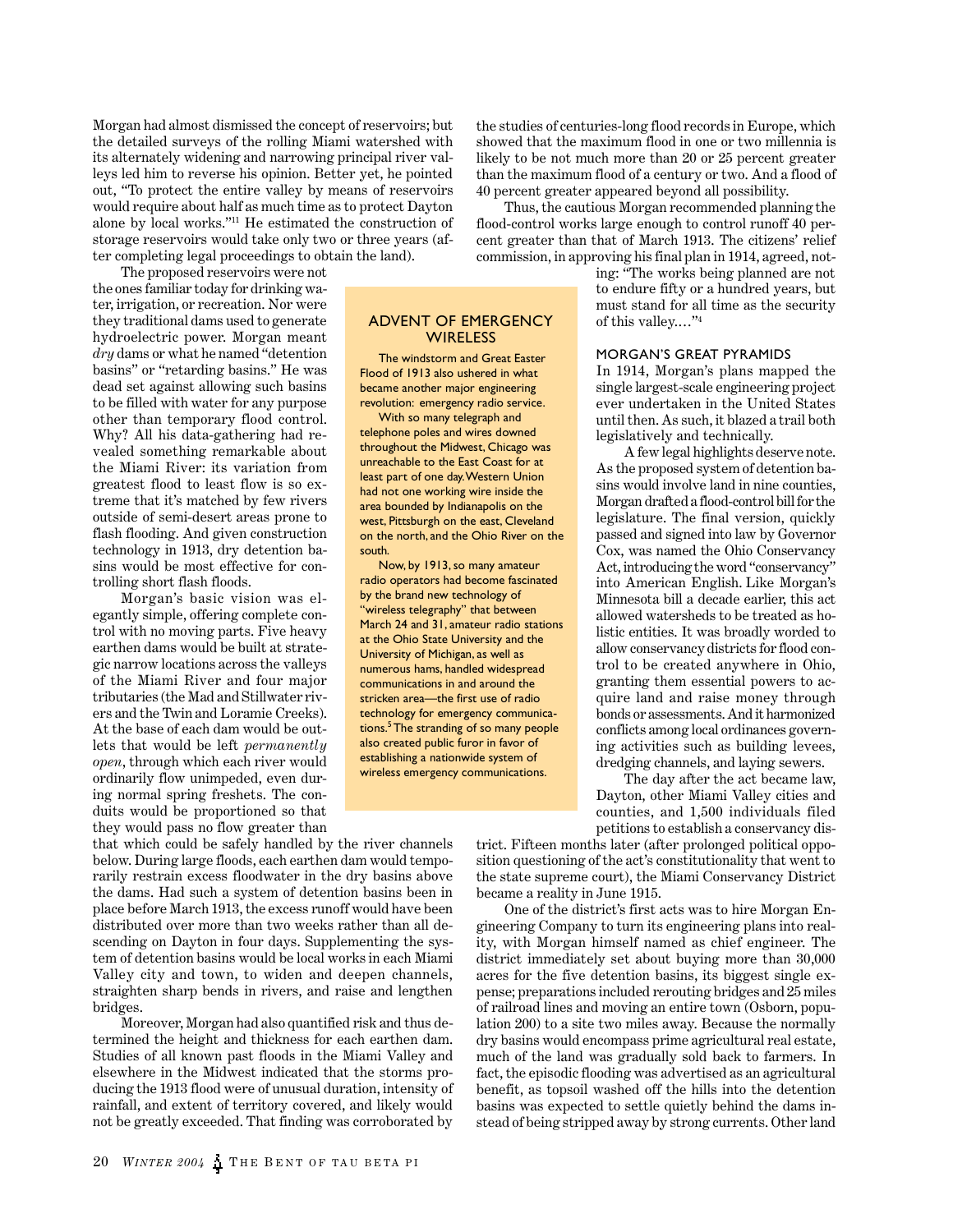was earmarked for recreation or for gravel mining. In all cases, however, the district retained legal rights to restrict use, as well as to allow the territory to be under water.

During construction, Morgan foresaw that hundreds of thousands of dollars of excavation equipment would be at the mercy of the five waterways' seasonal freshets as well as



Diagram of the flood-control dams of the Miami Conservancy District shows their squat, triangular cross section. Each of the five dams, made of compacted earth, was topped by a roadway. Berms (shoulders or ledges) were provided at each change in slope to break the flow of rainwater down the faces of the dams as well as to function as roadways for inspection or maintenance.

*Source: Arthur E. Morgan,* The Miami Conservancy District *(McGraw-Hill, 1951), p. 249.*

of floods. A few hours' warning of a river's sudden rise of even several feet would allow the equipment to be hauled up to dry land. So even before the district was established, he launched a program to measure precipitation, surface

runoff, and soil moisture at isolated plats of land to document the conditions under which water stops percolating into the soil and begins running off. In 1916, based on this data, the district inaugurated a system for forecasting rising water on those five waterways even if the rise remained *below* flood stage—essential, as then the U.S. Weather Service predicted only if rivers would exceed flood stage.

In 1918 (after delays for World War I), the Miami Conservancy District sold two issues of 30-year bonds totaling \$34 mil-

lion—then the largest special-assessment bond issue for flood control in U.S. history—and began moving earth.

The earthen dams were mammoth. Building all five required excavating more than 18 million cubic yards of dirt and stone plus pouring more than 250,000 cubic yards of concrete for the outlets, spillways, and roads across their crests. The dams ranged in height from 65 to 110 feet, and their crests from 1,200 to 6,400 feet long; their bases were all hundreds of feet thick. Their squat, triangular cross sections were far more massive than traditional dams to, in Morgan's words, "relieve the public mind of any apprehension as to their possible failure."11 Indeed, Morgan compared the intention of their architecture to that of the Pharaoh "who built his pyramids on so broad a base that no matter what mistakes of judgment might be made, or how faulty the work might be done in the building, they would yet stand through the thousands of years."<sup>2</sup>

Below the permanently open outlets of each dam was an expanding channel that led the issuing water into a stilling pool. The stilling pool embodied several novel engineering features, the most innovative being a "hydraulic jump"—the project's most fundamental contribution to hydraulic engineering. Although a river at normal levels would meander through the permanently open outlets, under flood conditions the outlets' restricting size would cause high-velocity water to gush out as a powerful jet, with the risk of



Arthur E. Morgan *Tennesee Alpha 1934 Source: Courtesy of the Tennessee Valley Authority.*

undermining the earthen dam's foundations. To eliminate that threat, three of Morgan's engineers (Sherman M. Woodward, *Iowa Beta 1895,* Ross M. Riegel, *Tennessee Alpha 1904,* and John Beebe) designed a spillway that used the water's force against itself. It had long been known that a diving jet of high-velocity water can spontaneously jump up to a higher level when it encounters tailwater washing back from an elevation (a radial hydraulic jump is readily visible when tapwater is run forcefully onto the bottom of an empty kitchen sink). That elevated water washes backwards, literally flowing on top of the water beneath, dissipating kinetic energy. The engineers designed a spillway that directs water down a series of concrete steps, where standing waves further dissipate energy. Their pioneering design has since become a standard for dam spillways.

The physical scale of the project also required pioneering techniques in engineering management. One of the most remarkable techniques for the era was what Morgan called the principle of "dynamic design"—of keeping the design fluid throughout construction, giving field engineers the flexibility to exercise judgment and make modifications depending on actual field conditions. Another was his principle of "conclusive engineering analysis"—of exploring every possibility for a solution, whether it initially seemed promising or not, in effort to become aware of unrealized or unexpected approaches<sup>11, 12</sup> (an approach similar to that taken by NASA in engineering the Apollo lunar hardware).

Construction lasted five years and was completed without fanfare in 1923. Morgan's analogy of the project to Pharaoh's pyramids was apt. Whereas the Great Pyramid of Cheops stands 40 stories tall and has a volume of 3.5 million cubic yards, the men building these dams had rearranged a volume of earth almost equal to *five* Great Pyramids.<sup>15</sup>

In 1922, *Engineering Record* awarded the district's flood protection system its distinguished project of the year award, placing it in the company of such other international engineering design feats as the Brooklyn Bridge (1883), Eiffel Tower (1889), Golden Gate Bridge (1937), Gateway Arch (1965), and the Channel Tunnel (1994). In 1972, the five earthen dams were designated a National Historic Civil Engineering Landmark.

Most importantly, the dams have held back floodwaters more than 1,500 times. In 1937 and 1982 (when rain and flood stages approached the magnitude of 1913) and in 1959 (year of highest watershed runoff in the valley since 1913), the areas protected—including downtown Dayton—never flooded.